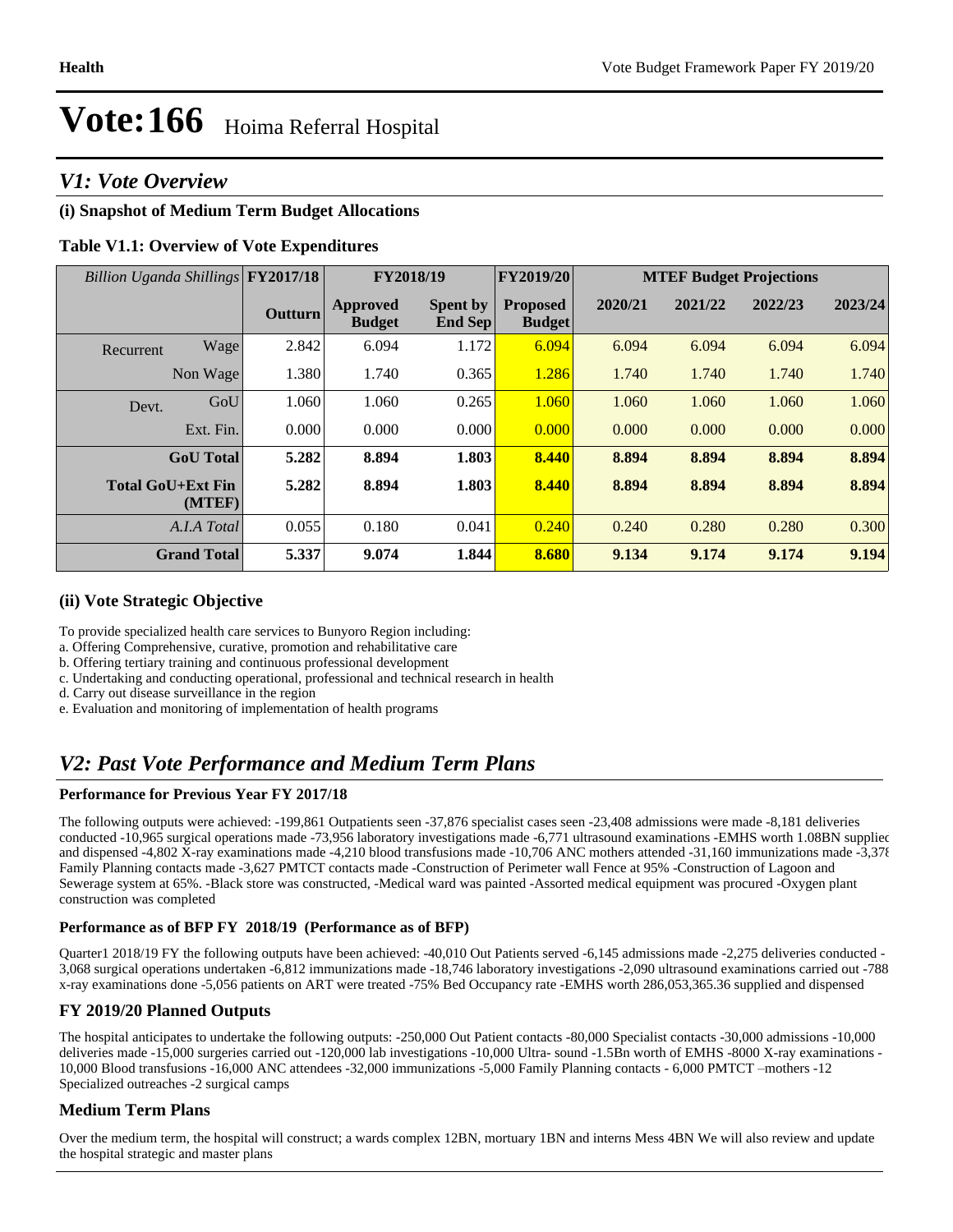#### **Efficiency of Vote Budget Allocations**

1. we have allocated funds for installation of solar system to save costs of power and reduce the effect of power outages. This will also reduce on increasing fuel consumption costs 2. we have allocated funds for construction of water reservoir and a water pump together with associated piping installations to reduce the costs of water, create adequate water storage facilities and thus eliminate water shortages in the hospitals 3 we have allocated for purchase of anew ambulance to improve efficiency in transporting referred patients 4. we have allocated funds for piping oxygen to the critical wards reduce mortality related to oxygen shortages

#### **Vote Investment Plans**

UGX. 300m-Ambulance UGX. 200m-Water tank , water pump and piping Home BFP Preparation Central Government Vote Narratives Cancel Save this Record Refresh Vote Code Sector Code Performance 2018-2019 as of BFP Capital Investments Efficiency of VoteAllocation Vote Challenges Plansto Improve Vote Performance Medium Term Plans Vote Narrative Details (\*) Marked fields are mandatory Year \*: select UGX. 200m-Solar power installation in Maternity, Surgical, Pediatric, Theatre, A &E, Kangaroo and Lab. UGX. 100m-Piping of Oxygen to Pediatric ward and HDU UGX.210m-Refurbishment of old structures and walkways construction UGX.50m -Designs and Plans for a modern Hospital mortuary

#### **Major Expenditure Allocations in the Vote for FY 2019/20**

The major expenditure allocations are categorised into two: 1. Non wage Recurrent allocations . a) Electricity 146M b) Water 144M c) Fuel 144M d) equipment maintenance 160M e) Cleaning services 96M 2. Development The major expenditure allocations for FY 2019/20 are: a) ambulance 300M b) Solar system 200M c) Water tank, pump and piping 200M d) Oxygen piping 100M e) Walkways construction 100M

### **V3: PROGRAMME OUTCOMES, OUTCOME INDICATORS AND PROPOSED BUDGET ALLOCATION**

#### **Table V3.1: Programme Outcome and Outcome Indicators**

| <b>Vote Controller :</b>                                                                                                                                                                                |                                                                                                                                                                                                                                                                  |  |  |  |                            |                          |  |  |
|---------------------------------------------------------------------------------------------------------------------------------------------------------------------------------------------------------|------------------------------------------------------------------------------------------------------------------------------------------------------------------------------------------------------------------------------------------------------------------|--|--|--|----------------------------|--------------------------|--|--|
| <b>Programme:</b>                                                                                                                                                                                       | <b>56 Regional Referral Hospital Services</b>                                                                                                                                                                                                                    |  |  |  |                            |                          |  |  |
| <b>Programme Objective:</b>                                                                                                                                                                             | To provide specialized and general health care and treatment, disease prevention, rehabilitation and<br>health promotion services in Bunyoro Region comprising of the districts of Hoima, Masindi, Buliisa,<br>Kiryandongo, Kibale, Kagadi, Kikuube and Kakumiro |  |  |  |                            |                          |  |  |
| <b>Responsible Officer:</b>                                                                                                                                                                             | Dr. Peter Mukobi                                                                                                                                                                                                                                                 |  |  |  |                            |                          |  |  |
| <b>Programme Outcome:</b>                                                                                                                                                                               | <b>Quality and accessible Regional Referral Hospital Services</b>                                                                                                                                                                                                |  |  |  |                            |                          |  |  |
| <b>Sector Outcomes contributed to by the Programme Outcome</b>                                                                                                                                          |                                                                                                                                                                                                                                                                  |  |  |  |                            |                          |  |  |
| 1. Improved quality of life at all levels                                                                                                                                                               |                                                                                                                                                                                                                                                                  |  |  |  |                            |                          |  |  |
|                                                                                                                                                                                                         |                                                                                                                                                                                                                                                                  |  |  |  | <b>Performance Targets</b> |                          |  |  |
| 2020/21<br>2017/18<br>2019/20<br><b>Programme Performance Indicators (Output)</b><br>2018/19<br><b>Baseline</b><br><b>Base year</b><br><b>Actual</b><br><b>Target</b><br><b>Target</b><br><b>Target</b> |                                                                                                                                                                                                                                                                  |  |  |  |                            | 2021/22<br><b>Target</b> |  |  |
| attendances                                                                                                                                                                                             | • % increase of specialized clinic outpatient<br>N?A<br>10%<br>10%<br>10%<br><b>10%</b>                                                                                                                                                                          |  |  |  |                            |                          |  |  |

#### **Table V3.2: Past Expenditure Outturns and Medium Term Projections by Programme**

| Billion Uganda shillings               | 2017/18        | 2018/19                                   |        | 2019-20                          | <b>MTEF Budget Projections</b> |         |         |         |
|----------------------------------------|----------------|-------------------------------------------|--------|----------------------------------|--------------------------------|---------|---------|---------|
|                                        | <b>Outturn</b> | <b>Approved Spent By</b><br><b>Budget</b> | End O1 | <b>Proposed</b><br><b>Budget</b> | 2020-21                        | 2021-22 | 2022-23 | 2023-24 |
| Vote :166 Hoima Referral Hospital      |                |                                           |        |                                  |                                |         |         |         |
| 56 Regional Referral Hospital Services | 5.453          | 8.894                                     | l.765  | 8.440                            | 8.894                          | 8.894   | 8.894   | 8.894   |
| <b>Total for the Vote</b>              | 5.453          | 8.894                                     | 1.765  | 8.440                            | 8.894                          | 8.894   | 8.894   | 8.894   |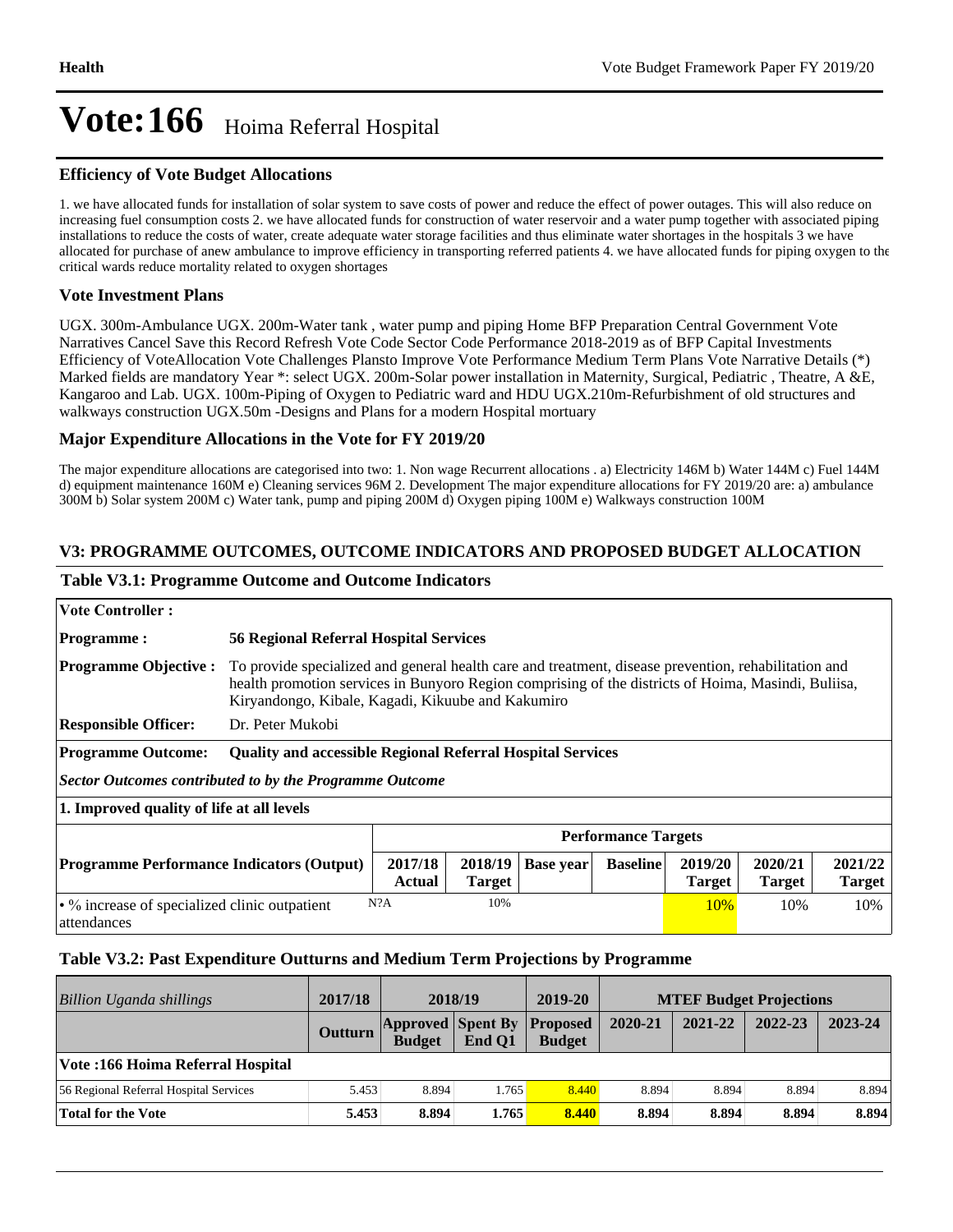## **V4: SUBPROGRAMME PAST EXPENDITURE OUTTURNS AND PROPOSED BUDGET ALLOCATIONS**

# **Table V4.1: Past Expenditure Outturns and Medium Term Projections by SubProgramme**

| Billion Uganda shillings                                 | 2017/18        | FY 2018/19            |                                | 2019-20                          | <b>Medium Term Projections</b> |         |         |         |
|----------------------------------------------------------|----------------|-----------------------|--------------------------------|----------------------------------|--------------------------------|---------|---------|---------|
|                                                          | Outturn Budget | <b>Approved</b> Spent | $ {\bf B}$ y<br><b>End Sep</b> | <b>Proposed</b><br><b>Budget</b> | 2020-21                        | 2021-22 | 2022-23 | 2023-24 |
| Programme: 56 Regional Referral Hospital Services        |                |                       |                                |                                  |                                |         |         |         |
| 01 Hoima Referral Hospital Services                      | 4.362          | 7.725                 | 1.474                          | 7.271                            | 7.725                          | 7.725   | 7.725   | 7.725   |
| 02 Hoima Referral Hospital Internal Audit                | 0.008          | 0.008                 | 0.002                          | 0.008                            | 0.008                          | 0.008   | 0.008   | 0.008   |
| 03 Hoima Regional Maintenance                            | 0.096          | 0.101                 | 0.024                          | 0.101                            | 0.101                          | 0.101   | 0.101   | 0.101   |
| 1004 Hoima Rehabilitation Referral Hospital              | 0.960          | 0.960                 | 0.240                          | 0.960                            | 0.960                          | 0.960   | 0.960   | 0.960   |
| 1480 Institutional Support to Hoima Regional<br>Hospital | 0.100          | 0.100                 | 0.025                          | 0.100                            | 0.100                          | 0.100   | 0.100   | 0.100   |
| <b>Total For the Programme: 56</b>                       | 5.526          | 8.894                 | 1.765                          | 8.440                            | 8.894                          | 8.894   | 8.894   | 8.894   |
| <b>Total for the Vote:166</b>                            | 5.526          | 8.894                 | 1.765                          | 8.440                            | 8.894                          | 8.894   | 8.894   | 8.894   |

Error: Subreport could not be shown.

## **Table V4.3: Major Capital Investment (Capital Purchases outputs over 0.5Billion)**

| FY 2018/19                                             | FY 2019/20 |                                                    |                                                                                                                                                                                                                                                                                |  |  |
|--------------------------------------------------------|------------|----------------------------------------------------|--------------------------------------------------------------------------------------------------------------------------------------------------------------------------------------------------------------------------------------------------------------------------------|--|--|
| <b>Appr. Budget and Planned Outputs</b>                |            | <b>Expenditures and Achievements</b><br>by end Sep | <b>Proposed Budget and Planned Outputs</b>                                                                                                                                                                                                                                     |  |  |
| Vote 166 Hoima Referral Hospital                       |            |                                                    |                                                                                                                                                                                                                                                                                |  |  |
| Programme: 56 Regional Referral Hospital Services      |            |                                                    |                                                                                                                                                                                                                                                                                |  |  |
| Project: 1004 Hoima Rehabilitation Referral Hospital   |            |                                                    |                                                                                                                                                                                                                                                                                |  |  |
| <b>Output: 80 Hospital Construction/rehabilitation</b> |            |                                                    |                                                                                                                                                                                                                                                                                |  |  |
| 1 Completed sewerage system and lagoon                 |            | 85% of the sewerage and lagoon<br>completed        | one Hospital ambulance procured<br>solar system on critical wards installed<br>and functionalized<br>old water piping system with tanks and<br>pumps revitalized and functional<br>Oxygen to Pediatric and Neonatal unit<br>and Accident and emergency piped and<br>functional |  |  |
| 0.510<br><b>Total Output Cost(Ushs</b><br>Thousand):   |            | 0.185                                              | 0.960                                                                                                                                                                                                                                                                          |  |  |
| Gou Dev't:<br>0.510                                    |            | 0.185                                              | 0.960                                                                                                                                                                                                                                                                          |  |  |
| Ext Fin:<br>0.000                                      |            | 0.000                                              | 0.000                                                                                                                                                                                                                                                                          |  |  |
| $A.I.A$ :                                              | 0.000      | 0.000                                              | 0.000                                                                                                                                                                                                                                                                          |  |  |

# *V5: VOTE CHALLENGES FOR 2019/20 AND ADDITIONAL FUNDING REQUESTS*

#### **Vote Challenges for FY 2019/20**